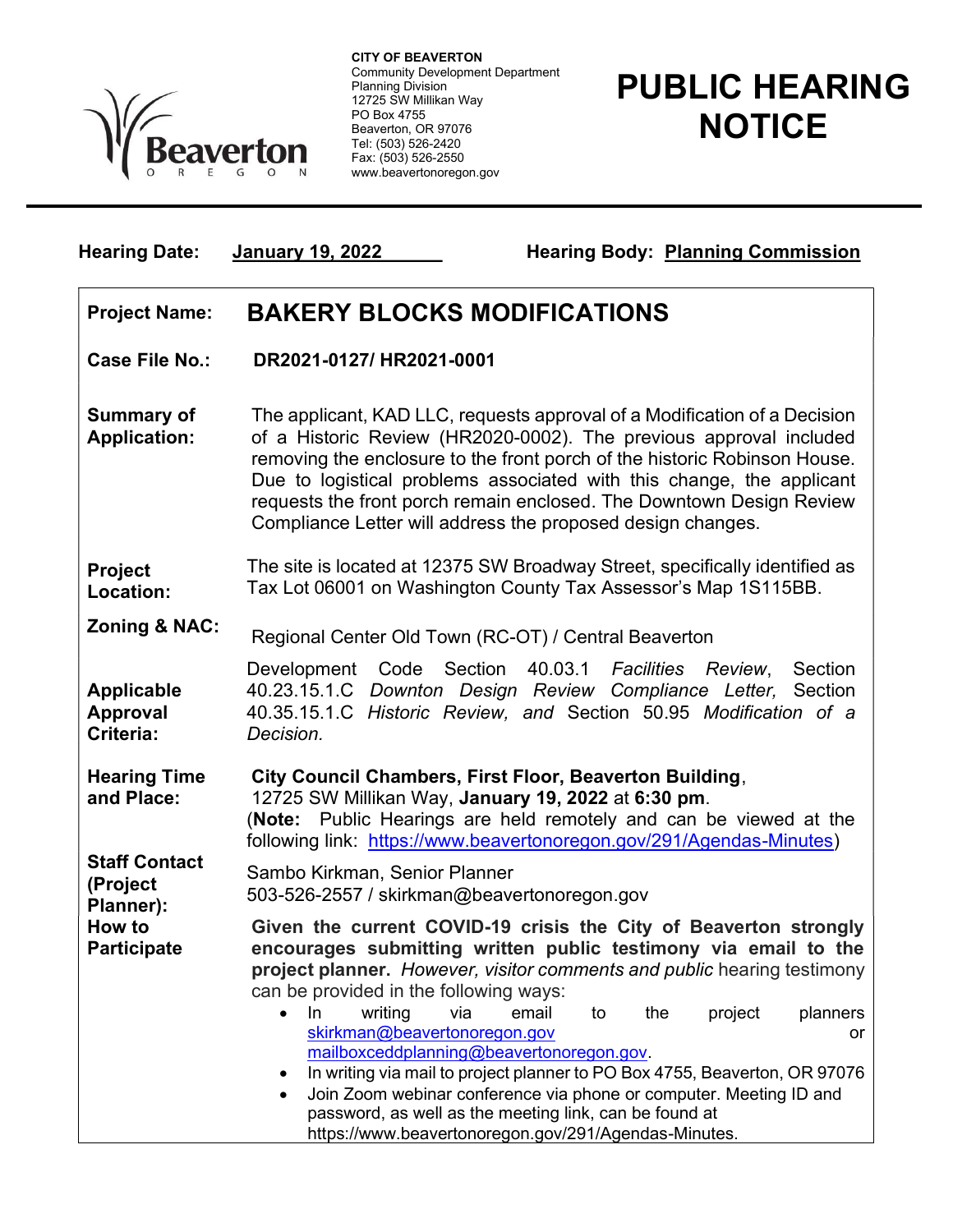In person on a video link. The Planning Commission Meeting can be viewed from the Beaverton Building Council Chambers, and in-person public hearing testimony may be provided on a computer set up in the Beaverton Building.

\*\*\*NOTE: The City of Beaverton has declared a State of Emergency due to COVID-19 and the Community Development Department is closed to the public until further notice. The Community Development Department is evaluating temporary changes to processes and procedures to respond appropriately to the COVID-19 State of Emergency and is committed to ensuring that the land use review process continues to fulfill the requirements of state and local law while protecting the health and wellbeing of the community.\*\*\*

Pursuant to Section 50.88 of the Beaverton Development Code, written comments or exhibits submitted prior to the hearing in order to be submitted by staff at the hearing must be received by the City Recorder or project planner no later than 4:30 p.m. on the day of the scheduled hearing. To be made a part of the written staff report, correspondence needs to be received by Friday, January 7, 2022. All written testimony provided prior to the meeting will be provided to Planning Commission prior to their decision. Please reference the Case File Number and Project Name in your written comments. Comments are encouraged be provided comment via email to skirkman@beavertonoregon.gov.

A copy of all documents and evidence submitted by or on behalf of the applicant, and applicable review criteria, are available for inspection. Please contact the project planner for more information or to view documents electronically. A copy of the staff report will be available for inspection at no cost at least seven (7) calendar days before the hearing. A copy of any or all materials will be provided at a reasonable cost. A copy of the staff report may also be viewed online at: www.beavertonoregon.gov/DevelopmentProjects

Staff strongly encourages you to participate in the public process by reviewing documents online and viewing the public meeting at https://www.beavertonoregon.gov/291/Agendas-Minutes. If you do not have the technology to view documents, watch, or participate in the meeting, please contact the project planner for additional support.

## Facilities Review Committee Meeting Day: December 29, 2021

The Facilities Review Committee is not a decision-making body but advises the Director and Planning Commission on a project's conformity to the technical criteria specified in Section 40.03 of the Beaverton Development Code. The Director will include the Committee's recommendation in the staff report to the decision-making authority. The Facilities Review Committee meeting is open to the public but is not intended for public testimony.

The Planning Commission shall conduct hearings in accordance with adopted rules of procedure and shall make a decision on the development application after the hearing closes. Failure to raise an issue in a hearing, by testifying in person or by letter, or failure to provide statements or evidence with sufficient specificity to afford the decision making authority an opportunity to respond to such issue, precludes appeal to the Land Use Board of Appeals on the issue.

Accessibility information: This information can be made available in large print or audio tape upon request. Assistive listening devices, sign language interpreters, or qualified bilingual interpreters can be made available at any public meeting or program with 72 hours advance notice. To request these services, contact Sambo Kirkman by calling 711 503-526-2557 or email skirkman@beavertonoregon.gov